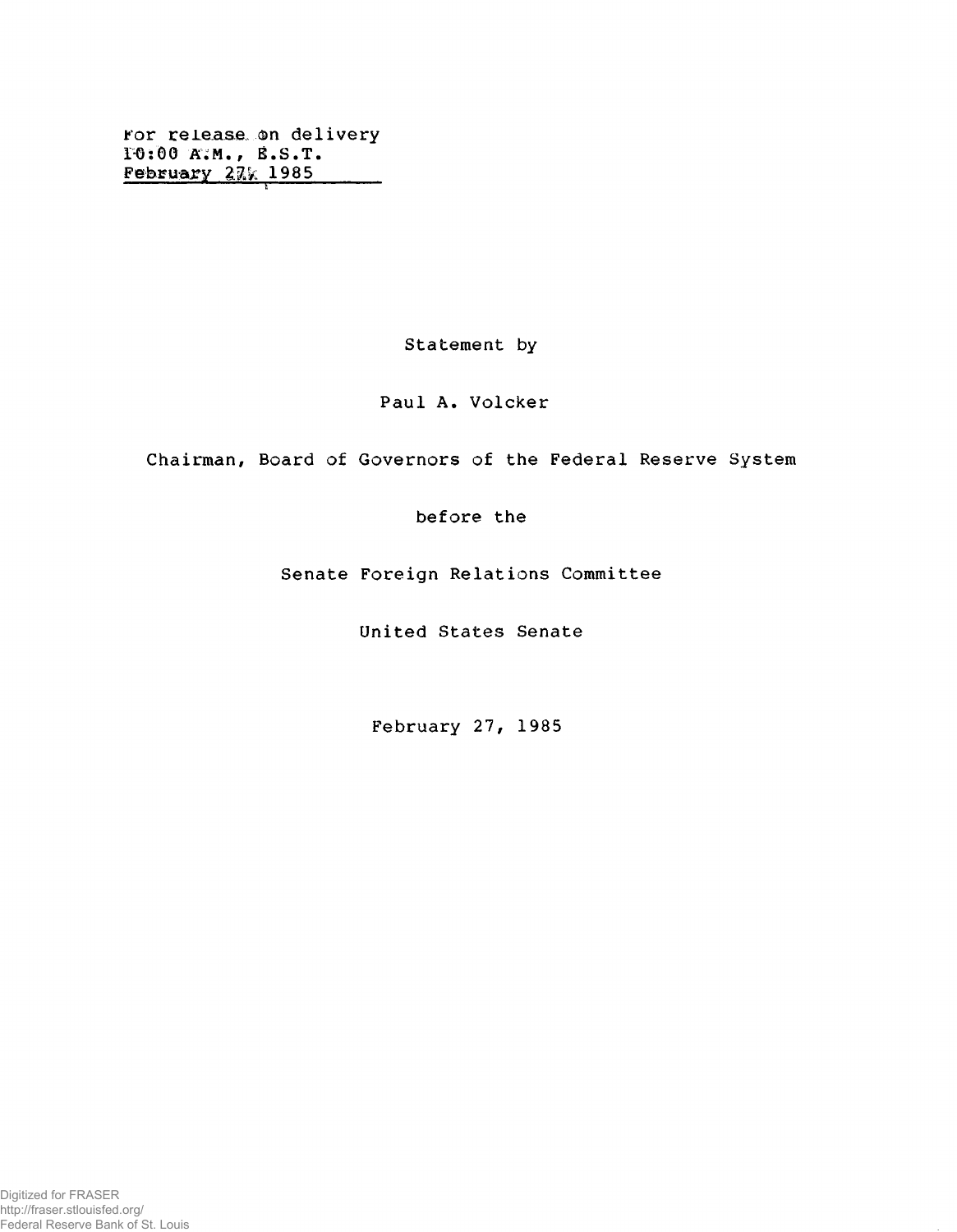I am pleased to discuss with you this morning the role of the United States in the global economy. That role, of course, has many dimensions, and I can only touch upon a few of them this morning -- specifically on the relationships between our expansion and growth in the world generally, certain aspects of trade and exchange rate policy, and the problem of developing country debt.

As you know, we have enjoyed a strong recovery for more than two years, with the real Gross National Product rising by some 12-1/2 percent from the fourth quarter of 1982 to the fourth quarter of 1984,

GNP is a measure of production. Throughout this period, domestic demand has increased faster than the GNP, In essence, a significant fraction of demand currently generated here  $--$  more than  $2-1/2$  percent  $--$  is now flowing abroad, providing stimulus to production overseas. Put another way, U.S. purchases of goods and services have increased by about 15 percent over the past two years, as compared to the 12-1/2 percent increase in production.

With strong stimulus absent in the rest of the world, the growth of demand in the United States represented 70 percent of the total growth of demand in the OECD area from 1982 to 1984, even though we accounted for only 40 percent of OECD GNP in 1982. Moreover, countries outside the OECD area, including importantly many countries in Latin America, have similarly benefitted from the vigor of U.S. recovery.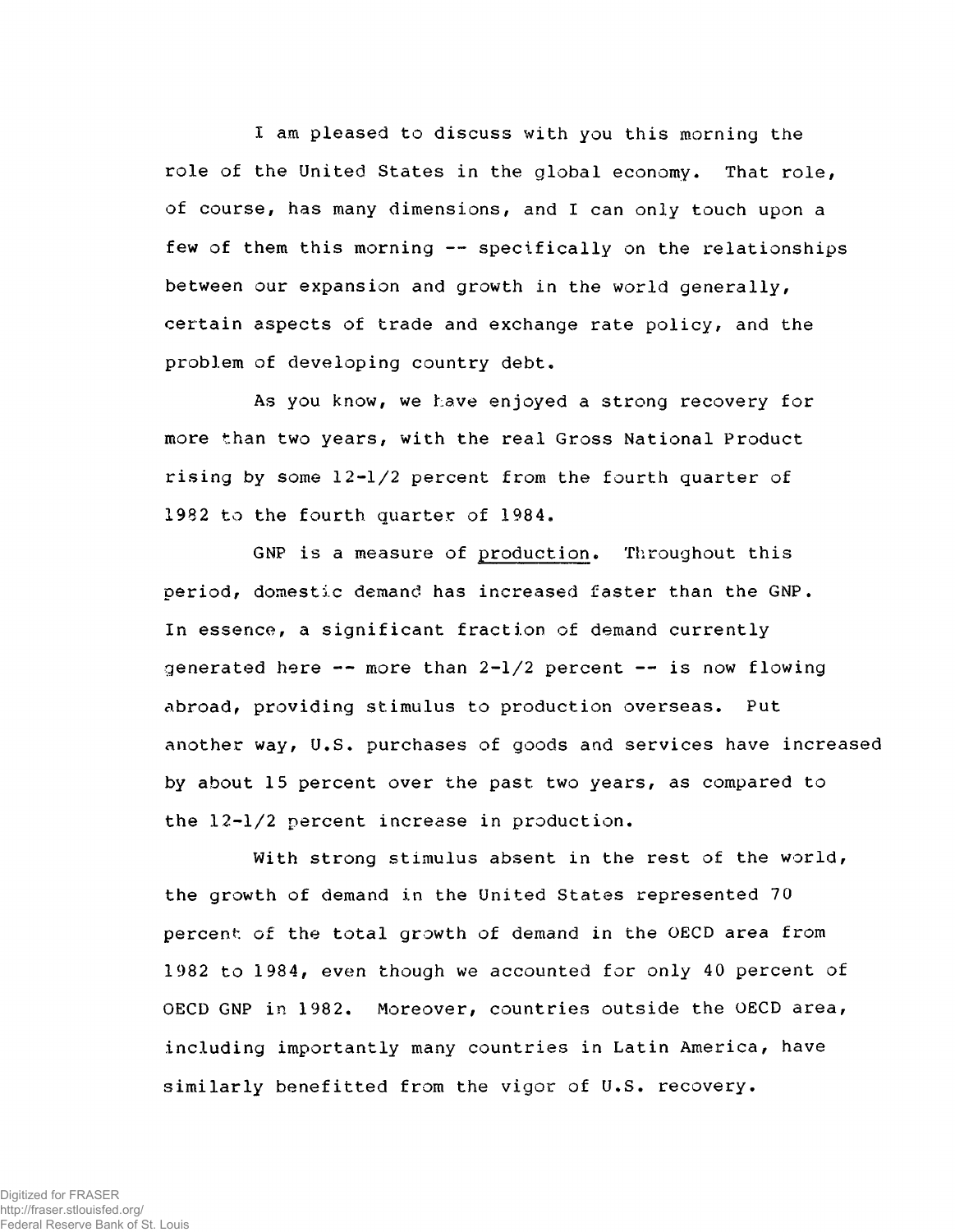The difference in economic performance over this period has been starkly evident in employment figures. In the United States, jobs increased by 7 million since the end of 1982, In contrast, there has been virtually no increase in employment in the rest of the OECD area as a whole, and in many of those countries unemployment rates have continued to fluctuate around their post-World War II highs.

At the same time, the growth and relative dynamism of the American economy have helped attract a flow of funds from abroad, strengthening the dollar even as our external trade and current accounts have moved into deep deficit. The growing net capital inflow -- now supplementing net domestic savings of individuals, businesses and state and local governments by nearly a third -- has been a critically important factor in enabling us to finance both rising investment and the enormous Federal deficit. The strength of the dollar and the ready availability of goods from abroad have also been potent factors restraining price increases for manufactured goods in the United States.

From one perspective, those results are gratifying for us, and our trading partners have benefitted as well. But there are, of course, serious flaws -- flaws that unless dealt with constructively, will undermine all the progress. Strains and distortions are evident, for instance, in pressures on our farmers, miners, and producers of heavy capital equipment. There have been exceptionally high levels of unemployment in many

Digitized for FRASER http://fraser.stlouisfed.org/ Federal Reserve Bank of St. Louis  $-2-$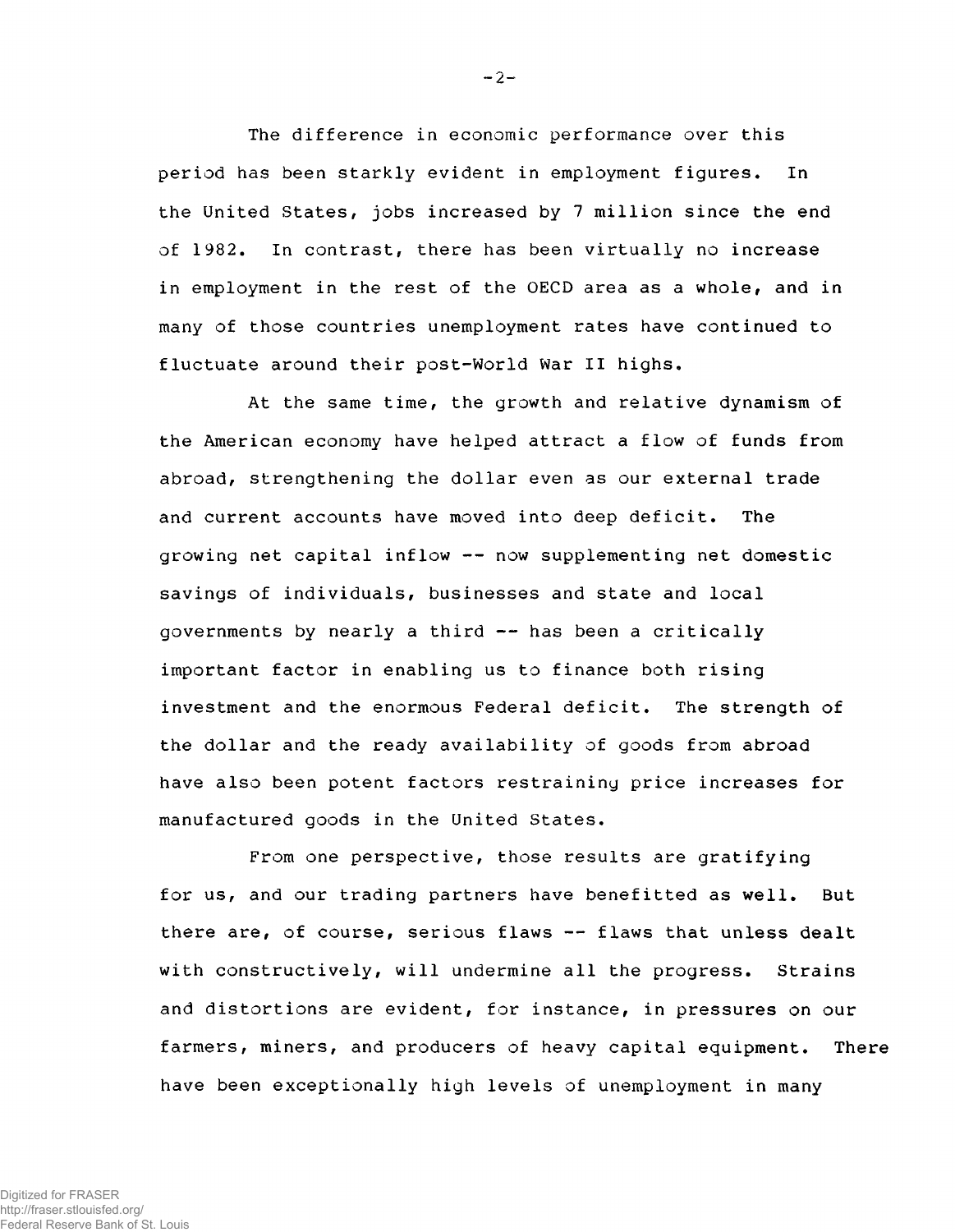other industrialized countries, and, looking ahead, too few signs of significant improvement in that respect. Moreover, the financial position of the heavily indebted developing countries remains vulnerable. Those difficulties feed back on prospects for our exports and our financial system. Interest rates remain high relative both to historical experience and to recent rates of inflation.

Those strains have specific causes and potential remedies, But it is also true they are all aggravated by underlying imbalances in our trade and budgetary accounts. U.S. trade and overall current account deficits reached levels of almost \$110 billion and \$100 billion, respectively, during 1984. Such deficits seemed almost unimaginable a few years ago, yet the present prospect is that those external deficits could rise still further. And it is not a coincidence that those external deficits are accompanied by internal budget deficits of unprecedented size during a period of prosperity, deficits that, according to both Administration and Congressional Budget Office estimates, will tend to grow further in the absence of corrective action even assuming healthy U.S. economic growth.

Economic analysis and common sense coincide in telling us that the budgetary and trade deficits of the magnitude we are running are not sustainable indefinitely in a framework of growth and prosperity. They imply a dependence on foreign borrowing by the United States that, left unchecked, will sooner or later undermine the confidence in our economy

http://fraser.stlouisfed.org/ Federal Reserve Bank of St. Louis  $-3-$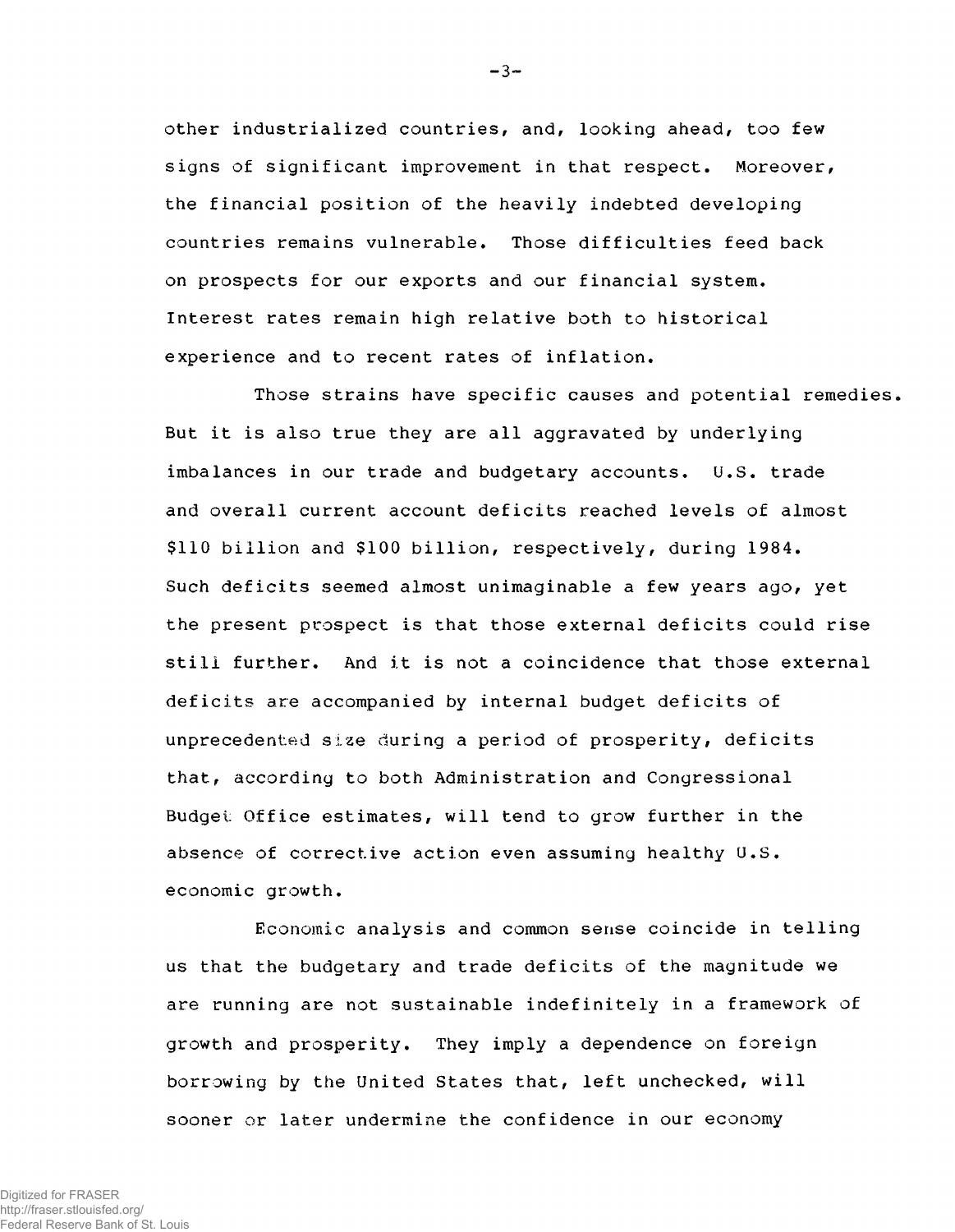essential to a strong currency and to prospects for lower interest rates. But the hard fact is that we have come to rely on that foreign borrowing to finance the combination of a budget deficit and the private investment demands generated by a growing economy. The largest and richest economy in the world has perforce been required for the time being to draw on savings that might otherwise have been invested abroad. Indeed, the inflow of savings from abroad is equal to something on the order of 15 percent of net savings (or about 8 percent of gross savings) in all other OECD countries combined. And, the related exchange rate pressures, trade imbalances and financial strains generate political as well as economic pressures toward economic nationalism and protectionism.

It seems to me essential that those pressures be resisted. There are powerful reasons why such an approach is not in our economic interest whatever the response abroad.

For instance, we have encouraged developing countries to adopt policies that will enable them to service their debts, to enhance over time their productive capacity, and to grow. Success is dependent upon their ability to increase exports and as their exports grow they will also import, from the United States and other industrialized countries. But that success will be denied if the United States and other industrial countries protect their own markets from fair competition by developing countries.

Even if we could somehow shield developing countries from broad protectionist measures — and it is not clear that

 $-4-$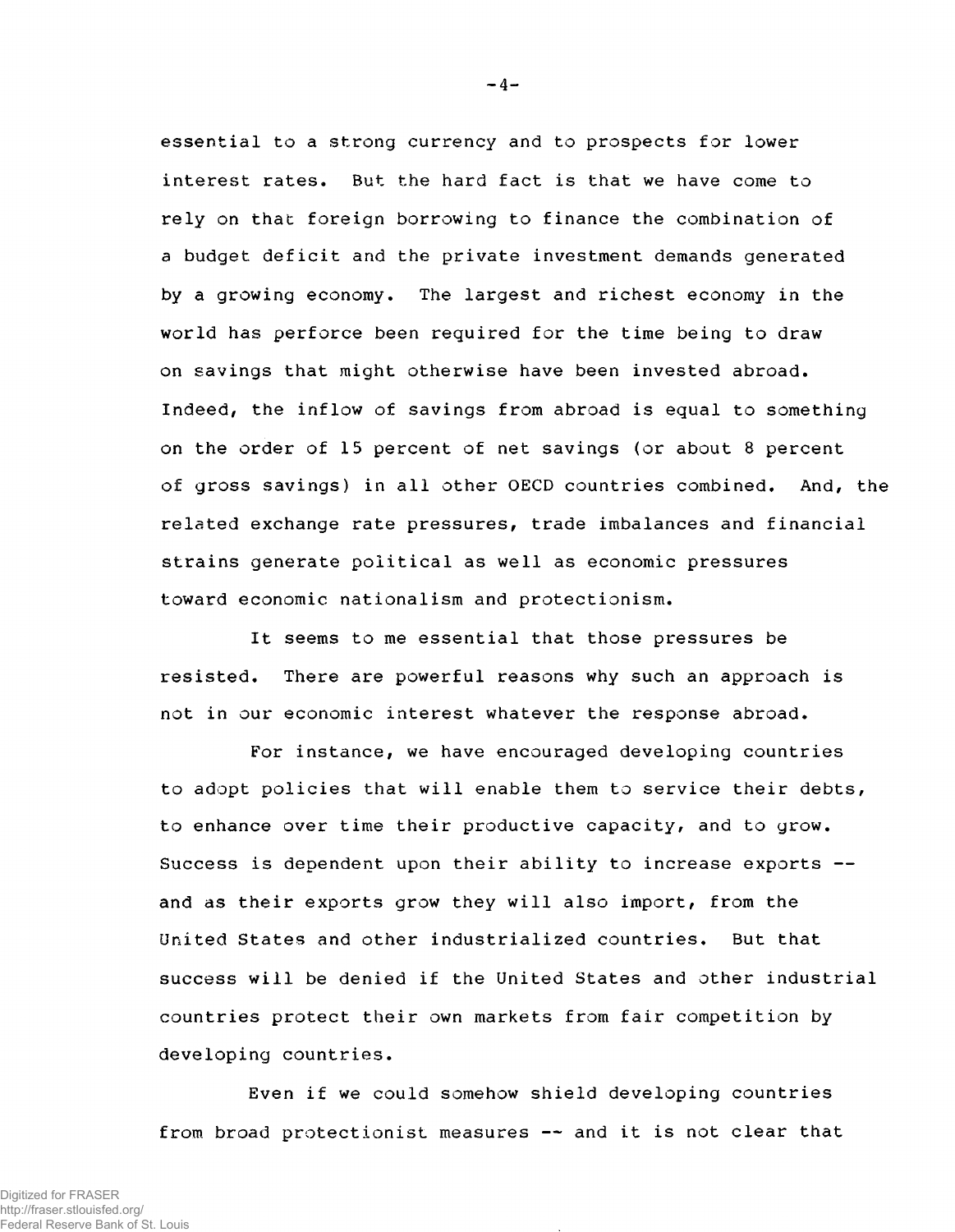in practice we could do so -- there are other high economic costs from widespread protectionism. Quotas, new tariffs, or import surcharges all act directly to raise prices, and the problem would not be temporary if the effect would be to refuel inflationary expectations — just at a time when so much progress has been made in changing that psychology. Other things equal, protectionist measures that actually had the effect of appreciably reducing some imports would presumably be reflected in still further upward pressures on the dollar, hurting exporters and industries not protected.

Beyond those specifics there are potentially much more damaging risks of a breakdown in a world trading order built up so laboriously after the chaos of the 1930s.

Consider, for example, the proposals now being discussed for a temporary import surcharge. Those proposals are sometimes coupled with other measures to reduce our budget deficit. Such proposals are offered as a relatively painless means of raising government revenue while simultaneously addresing the trade deficit.

One attraction is that an import surcharge effectively taxes foreign exporters as well as domestic residents. But it is also clear that any benefits, either for trade or for the budget, would be temporary. More lasting favorable consequences of the proposals would be derived not from the temporary surcharge but from the accompanying budget measures.

I would question whether the imposition of a surcharge makes those accompanying measures easier, or more difficult,

 $-5-$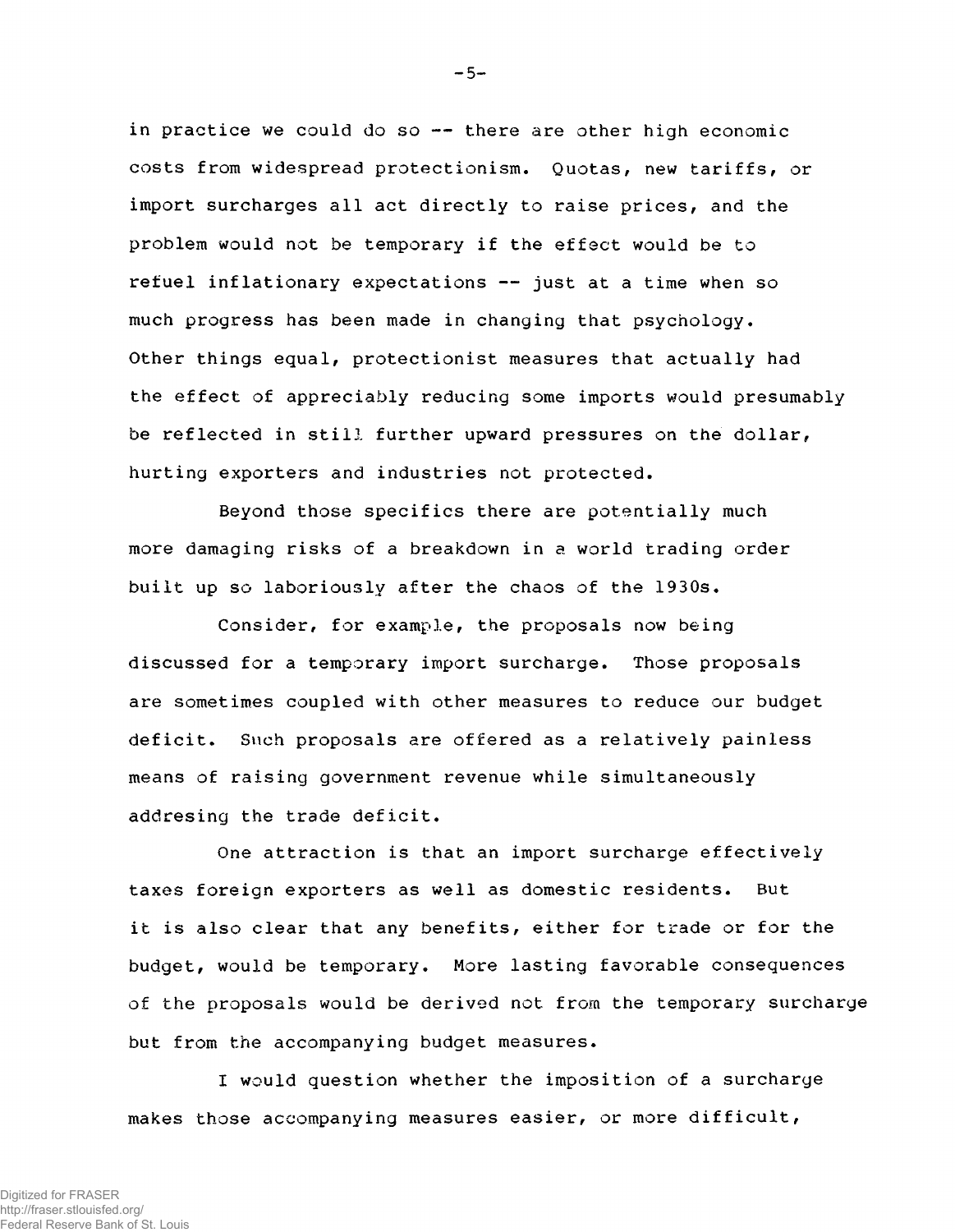to enact. In any event, so attractive a tax to the United States would certainly be attractive to others as well. Most countries have budget deficits larger than they would like, and with high unemployment would not be averse to reducing imports. If the surcharge approach is, in effect, legitimized by the United States, wouldn't others find almost irresistible temptations to emulate our example? Would not that eliminate any net benefits and also have destructive implications for world trade -- upon which our hard-pressed farmers, among others, are so dependent?

At a more fundamental level, we cannot logically take actions to reduce our trade deficit and at the same time welcome the associated capital inflows from abroad. The trade deficit and our capital inflow are two sides of the same coin. Unless we reduce our budget deficit, success in improving our trade balance, and thus reducing the capital inflow, will only threaten stronger pressures on our domestic financial markets, jeopardizing housing and investment.

In essence, a lasting solution to the problem of our external imbalance rests on simultaneously restoring internal financial equilibrium. I know of no approach to that problem that promises success other than straightforward measures to reduce our budget deficit over time. Approaches that obscure that basic need will, in the end, be counterproductive.

I do not want in any way to suggest that, important as action with respect to the budget deficit is, that approach

 $-6-$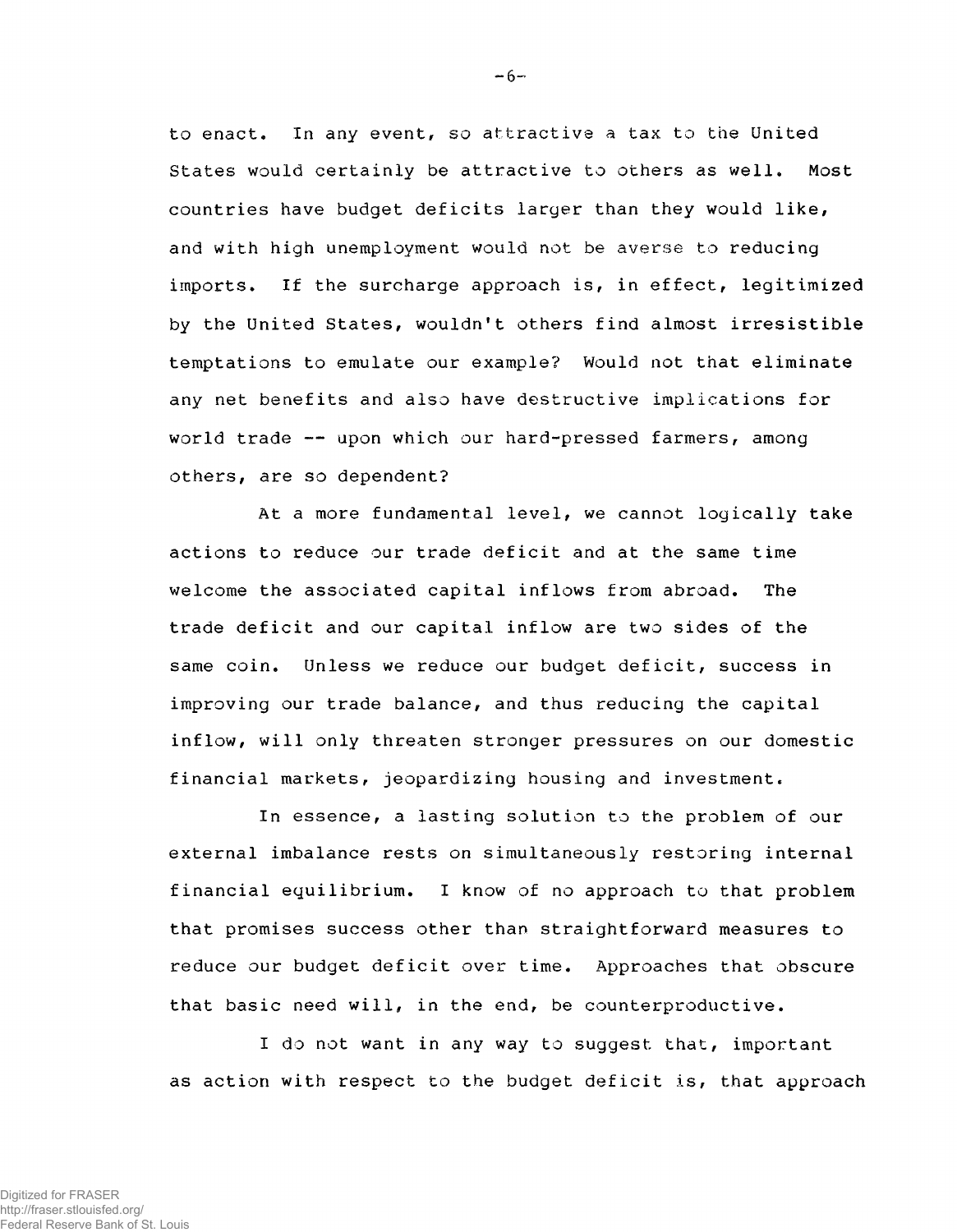will somehow deal with all the problems of the global economy. In particular, other industrial countries have clear responsibility and opportunity to take actions themselves to enhance their economic prospects. The importance of policies to deal with structural rigidities in their economies has often been noted. Moreover, in some important countries where inflationary pressures have been successfully contained, and where credible long-term anti-inflationary monetary policies are firmly in place, there may be scope for action to stimulate their growth by constructive measures to speed tax reductions or otherwise.

Certainly, much remains to be done to restore sustainable growth patterns in much of the developing world. Over the past two years or more, a number of the more advanced and largest developing countries, particularly in Latin America, have made serious efforts to implement appropriate adjustment programs in conjunction with IMF and private financing arrangements. Clear progress -- in some cases, spectacular progress — has been made in eliminating or narrowing external imbalances. Mexico and Venezuela in Latin America, and Yugoslavia and Hungary in Eastern Europe, have produced current account surpluses. Brazil's current account deficit was essentially eliminated last year. Happily, most of those countries have also managed to restore a measure of domestic growth. All of that progress was facilitated by access to foreign markets, most importantly in the United States.

 $-7-$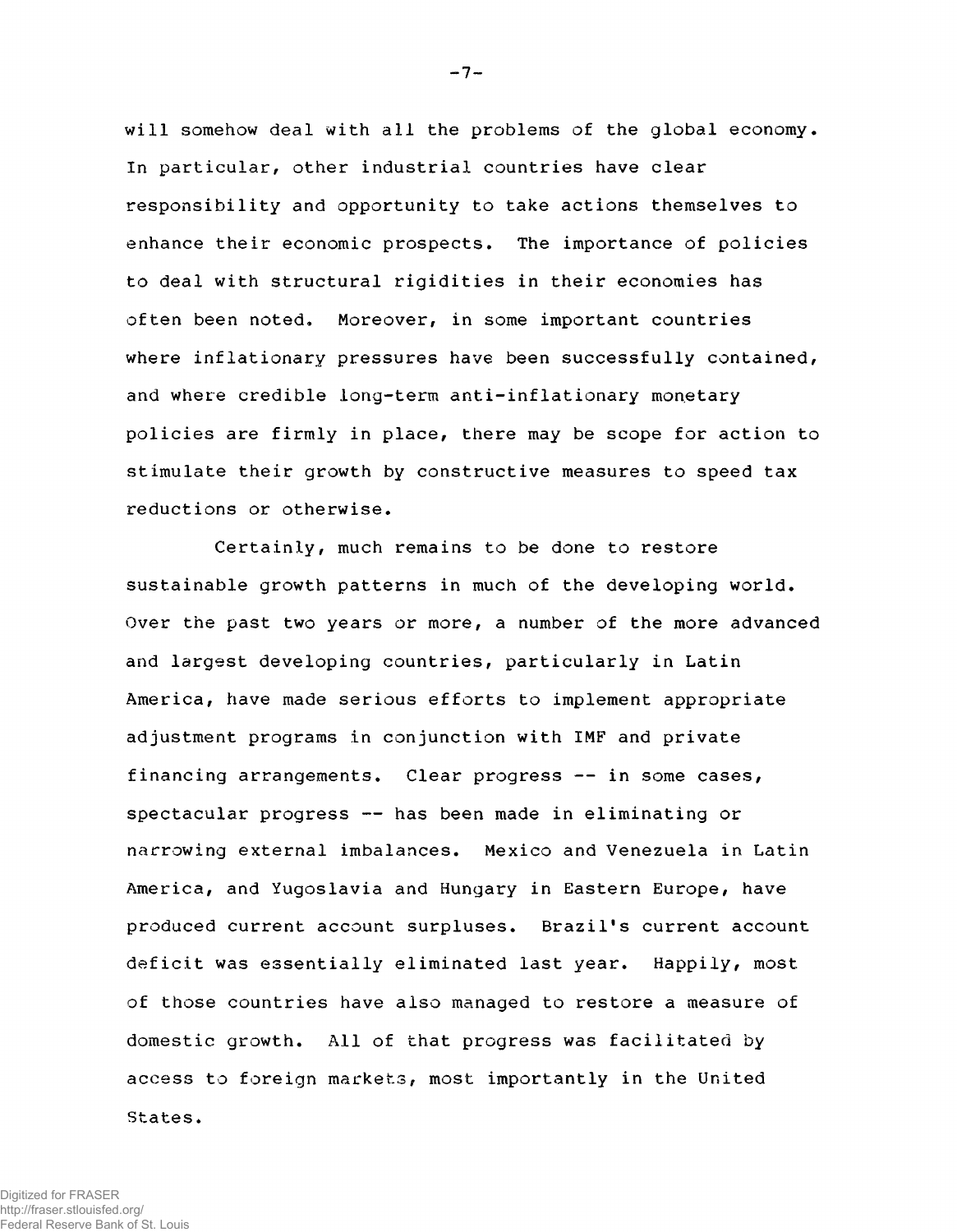In some instances, the progress in adjustment has encouraged and justified longer-term or multi-year restructuring of outstanding debts on terms that reflect stronger creditworthiness and permit planning on a more assured basis for the future. Such arrangements have been agreed in principle between the commercial banks and Mexico, Venezuela and Ecuador, and serious negotiations are underway with Brazil and Yugoslavia.

However, these signs of progress do not mean that the "debt problem" is behind us  $-$  or that, more broadly, the borrowing countries are firmly on a path of sustained strong growth in a context of political and economic stability. Indeed, some of the more fundamental adjustments necessary to that end are still absent, or only partially in place. Inflation, for instance, remains disturbingly high in many of the countries, and in some is still rising to new peaks. Spontaneous new investment by either domestic firms or from abroad has often been slow to develop, reflecting in considerable part concern in some countries about the role for private investment and the degree of controls and market distortions. Moreover, on the more purely financial side, cooperation among borrowing countries, commercial banks, multilateral institutions, and creditor countries will continue to be required despite the protracted and tedious nature of the process. Rather than impatience, the need remains for energetic and constructive approaches to the longer-term problems faced by individual countries.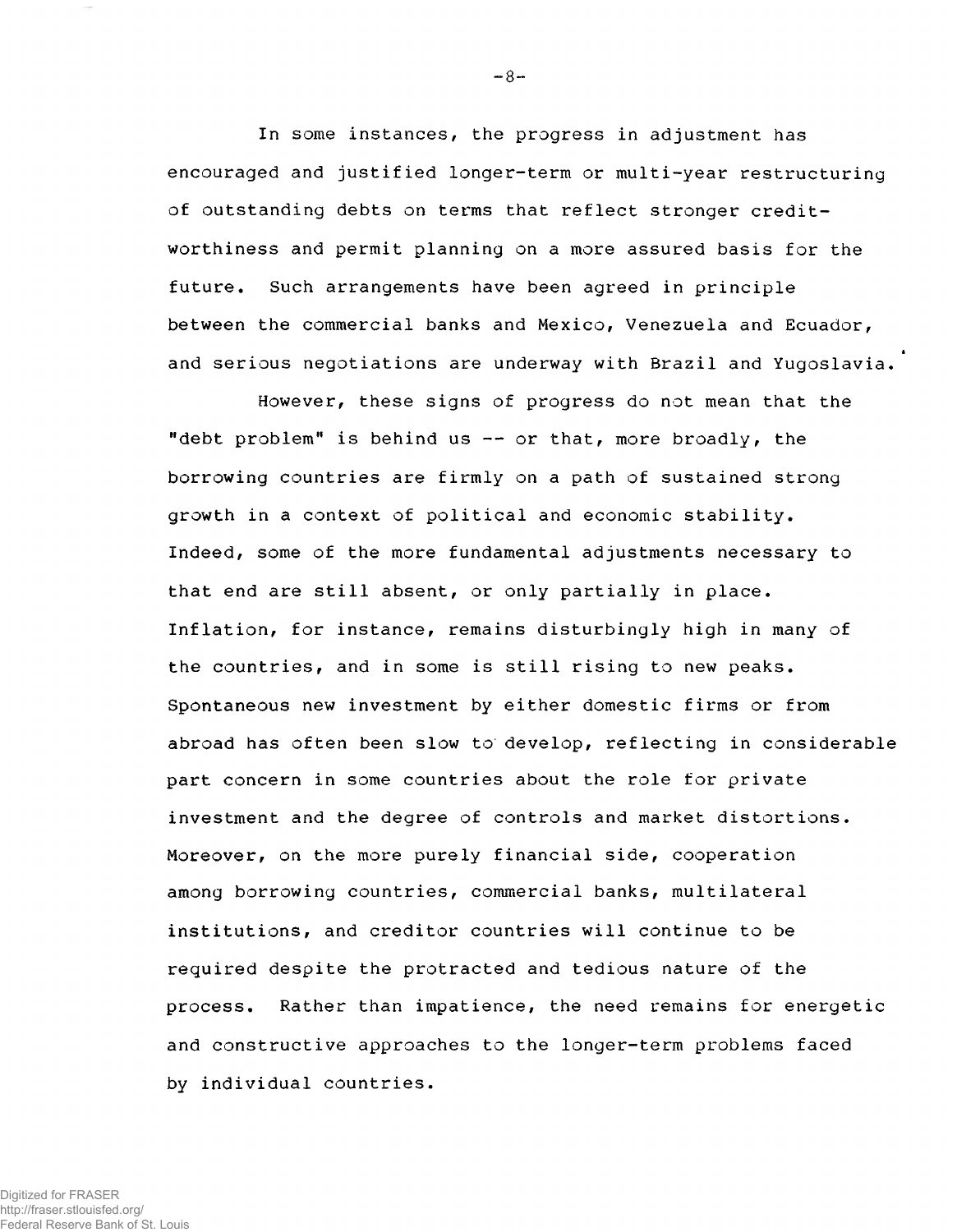I will conclude with a few words about the dollar. Few if any anticipated the degree of strength that the dollar has displayed persistently for some time, nor can it fully be explained by such factors as relative interest rates or differences in inflation rates. No doubt, relative confidence in our economic prospects, in our political stability, and in our business climate have played a part, as has a sharp diminution in our bank lending abroad. At the same time, the widening gap in our trade position suggests that our basic competitive position cannot support so high a dollar indefinitely,

The policy question is what measures can be taken to encourage a reasonably competitive equilibrium over time. I suggest that the general approach I have alluded to today would work in that direction.

Credible measures to reduce the U.S. budget deficit would alleviate one source of inflationary concern and encourage lower real interest rates than would otherwise be the case. In that environment, some other important industrial countries might find it easier to undertake more stimulative policies at home. If they managed at the same time to deal more effectively with some structural rigidities, the perceived contrast between the opportunities in the U.S. economy and the relative sluggishness of European economies could constructively be diminished. If developing countries could reduce inflation and restore more confidence in their own business climate, their own citizens would then employ more of their savings